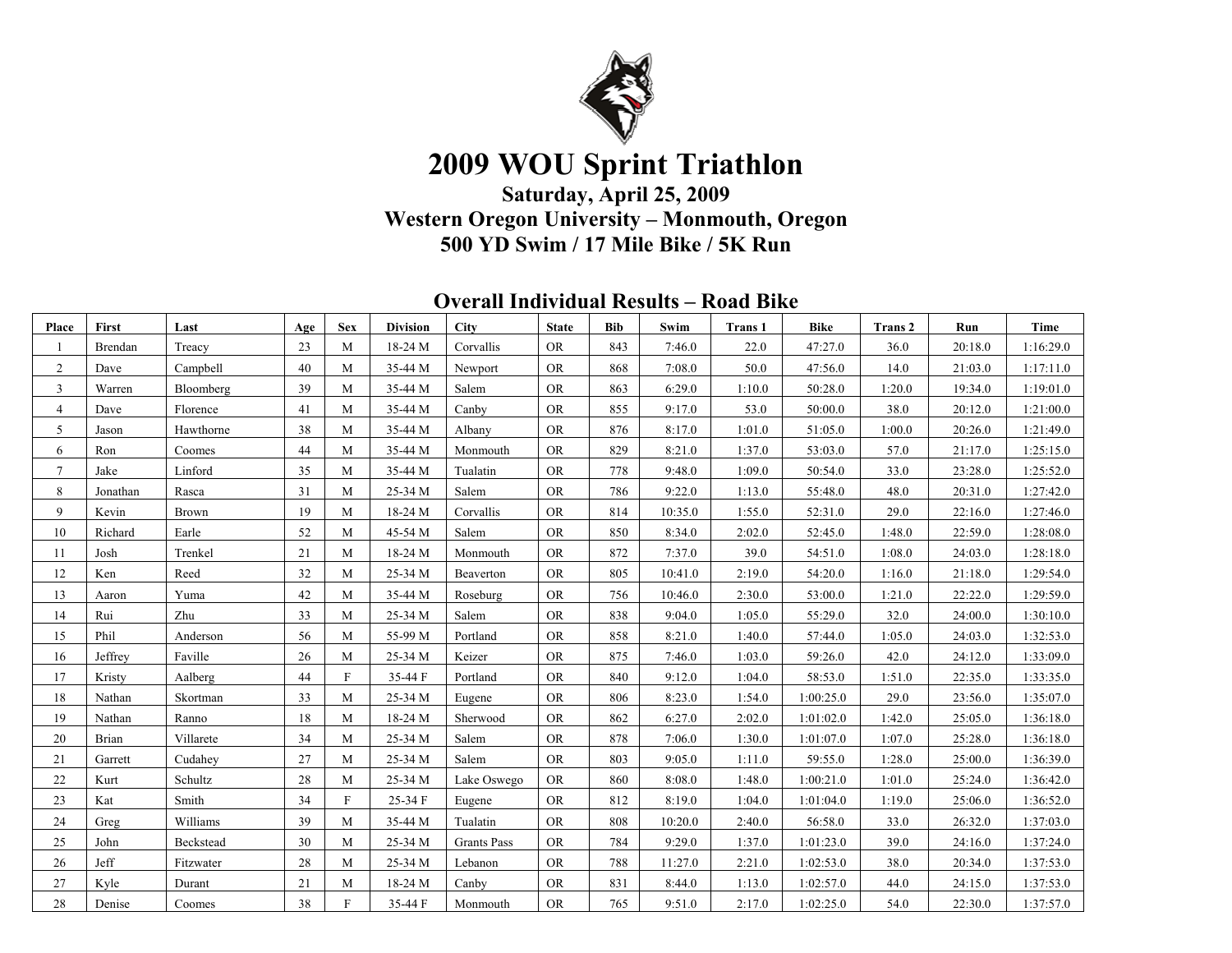| 29     | Chris                 | Nowak        | 22 | M                         | 18-24 M | Monmouth     | <b>OR</b>  | 789 | 9:29.0  | 1:19.0 | 1:03:01.0 | 28.0   | 23:45.0 | 1:38:02.0 |
|--------|-----------------------|--------------|----|---------------------------|---------|--------------|------------|-----|---------|--------|-----------|--------|---------|-----------|
| 30     | Melissa               | Scott        | 21 | $\mathbf F$               | 18-24 F | Corvallis    | <b>OR</b>  | 705 | 9:27.0  | 1:24.0 | 1:01:36.0 | 49.0   | 24:49.0 | 1:38:05.0 |
| 31     | Angela                | Smith        | 37 | $\mathbf F$               | 35-44 F | Albany       | <b>OR</b>  | 828 | 8:52.0  | 1:36.0 | 58:41.0   | 1:05.0 | 28:50.0 | 1:39:04.0 |
| 32     | Kimberly              | Mullen       | 33 | $\boldsymbol{\mathrm{F}}$ | 25-34 F | Beaverton    | OR.        | 725 | 13:08.0 | 18.0   | 1:00:49.0 | 59.0   | 25:03.0 | 1:40:17.0 |
| 33     | Shane                 | Slover       | 34 | M                         | 25-34 M | Albany       | <b>OR</b>  | 772 | 9:37.0  | 1:56.0 | 1:02:22.0 | 1:03.0 | 25:23.0 | 1:40:21.0 |
| 34     | Emily                 | Adams        | 26 | $\rm F$                   | 25-34 F | Roseburg     | <b>OR</b>  | 721 | 9:23.0  | 2:08.0 | 1:04:12.0 | 54.0   | 24:11.0 | 1:40:48.0 |
| 35     | Jim                   | Gulaskey     | 65 | M                         | 55-99 M | Lebanon      | <b>OR</b>  | 845 | 8:59.0  | 2:22.0 | 1:02:13.0 | 1:11.0 | 26:24.0 | 1:41:09.0 |
| 36     | Dustin                | Johnson      | 27 | M                         | 25-34 M | Portland     | <b>OR</b>  | 755 | 9:33.0  | 1:44.0 | 1:06:58.0 | 1:34.0 | 23:01.0 | 1:42:50.0 |
| 37     | Daniel                | Jepsen       | 24 | M                         | 18-24 M | Corvallis    | <b>OR</b>  | 739 | 12:51.0 | 3:29.0 | 1:05:10.0 | 37.0   | 20:53.0 | 1:43:00.0 |
| 38     | Pat                   | Ketcham      | 50 | $\boldsymbol{\mathrm{F}}$ | 45-54 F | Corvallis    | ${\rm OR}$ | 785 | 9:43.0  | 6:05.0 | 1:00:46.0 | 1:01.0 | 26:50.0 | 1:44:25.0 |
| 39     | Davis                 | Darnall      | 16 | M                         | $1-17M$ | Medford      | <b>OR</b>  | 830 | 8:28.0  | 2:28.0 | 1:05:34.0 | 44.0   | 27:13.0 | 1:44:27.0 |
| 40     | Ellen                 | Beebe        | 24 | $\boldsymbol{\mathrm{F}}$ | 18-24 F | Salem        | <b>OR</b>  | 793 | 10:48.0 | 2:21.0 | 1:05:00.0 | 31.0   | 25:50.0 | 1:44:30.0 |
| 41     | Staci                 | Partridge    | 24 | $\mathbf F$               | 18-24 F | Corvallis    | <b>OR</b>  | 826 | 8:58.0  | 37.0   | 1:08:42.0 | 27.0   | 26:45.0 | 1:45:29.0 |
| 42     | Caleb                 | Ivanitsky    | 21 | M                         | 18-24 M | Monmouth     | <b>OR</b>  | 753 | 11:35.0 | 3:08.0 | 1:06:37.0 | 3.0    | 24:16.0 | 1:45:39.0 |
| 43     | Lisa                  | Huff-rottman | 26 | $\mathbf F$               | 25-34 F | Lake Oswego  | <b>OR</b>  | 825 | 9:13.0  | 1:54.0 | 1:09:47.0 | 32.0   | 24:51.0 | 1:46:17.0 |
| 44     | <b>Steve</b>          | Hill         | 18 | M                         | 18-24 M | Independence | <b>OR</b>  | 851 | 9:15.0  | 2:52.0 | 1:06:36.0 | 35.0   | 27:30.0 | 1:46:48.0 |
| 45     | <b>Brent</b>          | Glogau       | 26 | M                         | 25-34 M | Woodburn     | <b>OR</b>  | 752 | 9:27.0  | 2:20.0 | 1:05:08.0 | 1:09.0 | 29:02.0 | 1:47:06.0 |
| 46     | <b>Brent</b>          | Culver       | 47 | M                         | 45-54 M | Salem        | <b>OR</b>  | 866 | 8:16.0  | 3:17.0 | 1:04:37.0 | 1:08.0 | 30:03.0 | 1:47:21.0 |
| 47     | Jesse                 | Bacigalupi   | 33 | M                         | 25-34 M | Roseburg     | <b>OR</b>  | 813 | 10:13.0 | 4:09.0 | 1:07:01.0 | 1:23.0 | 25:10.0 | 1:47:56.0 |
| 48     | John                  | Spence       | 67 | M                         | 55-99 M | Bend         | <b>OR</b>  | 791 | 9:06.0  | 2:11.0 | 1:09:22.0 | 1:03.0 | 26:21.0 | 1:48:03.0 |
| 49     | David                 | Lovelin      | 30 | M                         | 25-34 M | Westlin      | <b>OR</b>  | 820 | 9:15.0  | 2:38.0 | 1:08:30.0 | 57.0   | 28:00.0 | 1:49:20.0 |
| 50     | Bo                    | Camero       | 27 | M                         | 25-34 M | Independence | <b>OR</b>  | 735 | 9:40.0  | 1:50.0 | 1:07:15.0 | 51.0   | 29:49.0 | 1:49:25.0 |
| 51     | Samantha              | Anderson     | 27 | $\boldsymbol{\mathrm{F}}$ | 25-34 F | Portland     | <b>OR</b>  | 761 | 9:47.0  | 58.0   | 1:09:46.0 | 37.0   | 28:26.0 | 1:49:34.0 |
| 52     | Mark                  | Vanderville  | 40 | M                         | 35-44 M | Springfield  | <b>OR</b>  | 743 | 10:56.0 | 3:33.0 | 1:06:05.0 | 37.0   | 28:31.0 | 1:49:42.0 |
| 53     | Amanda                | Watson       | 21 | $\boldsymbol{\mathrm{F}}$ | 18-24 F | Portland     | <b>OR</b>  | 734 | 9:08.0  | 2:34.0 | 1:08:04.0 | 1:14.0 | 28:50.0 | 1:49:50.0 |
| 54     | Jennifer              | Nash         | 29 | $\mathbf F$               | 25-34 F | Beaverton    | <b>OR</b>  | 767 | 9:31.0  | 1:12.0 | 1:11:07.0 | 1:25.0 | 26:52.0 | 1:50:07.0 |
| 55     | Sheri                 | Baker        | 35 | ${\bf F}$                 | 35-44 F | Woodburn     | <b>OR</b>  | 763 | 10:18.0 | 1:48.0 | 1:08:07.0 | 1:03.0 | 28:52.0 | 1:50:08.0 |
| 56     | Mark                  | Swenson      | 26 | M                         | 25-34 M | Lebanon      | <b>OR</b>  | 799 | 10:28.0 | 1:43.0 | 1:05:14.0 | 1:08.0 | 31:56.0 | 1:50:29.0 |
| 57     | Rodney                | Sell         | 54 | M                         | 45-54 M | Lebanon      | OR.        | 740 | 12:17.0 | 2:05.0 | 1:01:53.0 | 1:19.0 | 33:00.0 | 1:50:34.0 |
| 58     | Joseph                | Faville      | 16 | M                         | $1-17M$ | Keizer       | <b>OR</b>  | 807 | 8:48.0  | 2:14.0 | 1:09:39.0 | 1:53.0 | 28:14.0 | 1:50:48.0 |
| 59     | Beth                  | Elliot       | 42 | $\mathbf F$               | 35-44 F | Portland     | <b>OR</b>  | 783 | 9:26.0  | 2:07.0 | 1:10:02.0 | 1:24.0 | 27:59.0 | 1:50:58.0 |
| 60     | Eric                  | Wiser        | 34 | M                         | 25-34 M | Stayton      | <b>OR</b>  | 780 | 11:18.0 | 2:33.0 | 1:06:48.0 | 48.0   | 29:33.0 | 1:51:00.0 |
| 61     | Liz                   | Harbert      | 51 | $\boldsymbol{\mathrm{F}}$ | 45-54 F | Albany       | <b>OR</b>  | 724 | 11:56.0 | 2:38.0 | 1:07:40.0 | 1:33.0 | 27:32.0 | 1:51:19.0 |
| 62     | Eliot                 | Dickinson    | 37 | M                         | 35-44 M | Monmouth     | <b>OR</b>  | 736 | 9:42.0  | 2:08.0 | 1:05:45.0 | 1:10.0 | 32:46.0 | 1:51:31.0 |
| 63     | Ted                   | Darnall      | 42 | M                         | 35-44 M | Medford      | <b>OR</b>  | 816 | 9:33.0  | 2:23.0 | 1:04:22.0 | 1:02.0 | 34:30.0 | 1:51:50.0 |
| 64     | Tyler                 | Jackson      | 30 | M                         | 25-34 M | Salem        | <b>OR</b>  | 738 | 12:25.0 | 3:52.0 | 1:02:01.0 | 3:04.0 | 30:56.0 | 1:52:18.0 |
| 65     | Mike                  | Barnebey     | 38 | M                         | 35-44 M | Eugene       | <b>OR</b>  | 768 | 8:13.0  | 1:42.0 | 1:10:12.0 | 1:52.0 | 30:29.0 | 1:52:28.0 |
| 66     | Johanna               | Wienert      | 50 | $\boldsymbol{\mathrm{F}}$ | 45-54 F | Monmouth     | <b>OR</b>  | 834 | 9:56.0  | 2:34.0 | 1:05:57.0 | 1:42.0 | 32:50.0 | 1:52:59.0 |
| 67     | Tom                   | Smith        | 48 | M                         | 45-54 M | Tigard       | <b>OR</b>  | 773 | 10:09.0 | 2:12.0 | 1:10:47.0 | 1:59.0 | 28:48.0 | 1:53:55.0 |
| 68     | Larry                 | Durant       | 55 | M                         | 55-99 M | Canby        | <b>OR</b>  | 832 | 10:36.0 | 4:29.0 | 1:07:40.0 | 2:08.0 | 29:27.0 | 1:54:20.0 |
| 69     | Chris                 | Liebes       | 23 | M                         | 18-24 M | Monmouth     | OR.        | 847 | 8:15.0  | 3:25.0 | 1:11:23.0 | 1:08.0 | 30:22.0 | 1:54:33.0 |
| $70\,$ | $\operatorname{Zack}$ | Mcclure      | 15 | M                         | $1-17M$ | Monmouth     | <b>OR</b>  | 864 | 6:53.0  | 2:36.0 | 1:16:58.0 | 1:39.0 | 26:33.0 | 1:54:39.0 |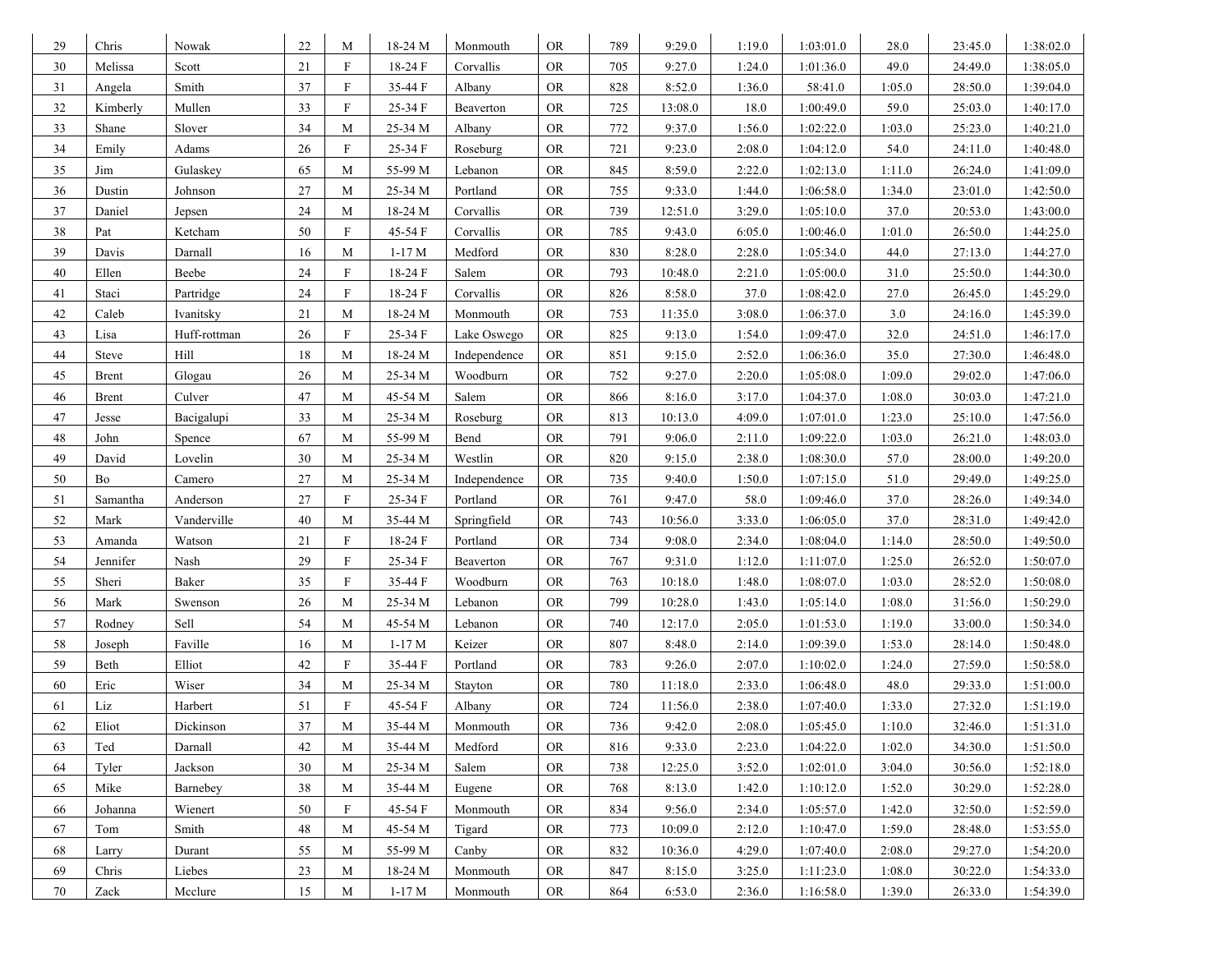| 71     | Mike        | Speer            | 30     | M                         | 25-34 M | Roseburg     | <b>OR</b> | 859 | 8:32.0  | 1:50.0  | 1:07:45.0 | 1:03.0 | 35:57.0 | 1:55:07.0 |
|--------|-------------|------------------|--------|---------------------------|---------|--------------|-----------|-----|---------|---------|-----------|--------|---------|-----------|
| $72\,$ | Sheila      | Sullivan         | 48     | $\mathbf F$               | 45-54 F | Albany       | <b>OR</b> | 802 | 9:06.0  | 1:29.0  | 1:12:29.0 | 1:04.0 | 31:18.0 | 1:55:26.0 |
| 73     | Julia       | Marshall         | 30     | $\mathbf F$               | 25-34 F | Willamina    | OR.       | 835 | 8:57.0  | 2:47.0  | 1:16:38.0 | 1:22.0 | 26:03.0 | 1:55:47.0 |
| 74     | Matthew     | Grandquist       | 14     | M                         | $1-17M$ | Independence | <b>OR</b> | 846 | 8:03.0  | 3:58.0  | 1:10:16.0 | 55.0   | 32:37.0 | 1:55:49.0 |
| $75\,$ | Marianne    | Eichler          | 37     | $\boldsymbol{\mathrm{F}}$ | 35-44 F | Willamina    | <b>OR</b> | 776 | 11:10.0 | 2:03.0  | 1:12:51.0 | 1:12.0 | 28:42.0 | 1:55:58.0 |
| 76     | Pamela      | Darnall          | 44     | $\boldsymbol{\mathrm{F}}$ | 35-44 F | Medford      | <b>OR</b> | 801 | 9:36.0  | 2:35.0  | 1:10:23.0 | 2:39.0 | 31:24.0 | 1:56:37.0 |
| 77     | Skye        | Root             | 25     | M                         | 25-34 M | Independence | <b>OR</b> | 754 | 13:00.0 | 2:27.0  | 1:12:07.0 | 1:38.0 | 28:56.0 | 1:58:08.0 |
| 78     | Dan         | Clark            | 56     | M                         | 55-99 M | Salem        | <b>OR</b> | 769 | 10:19.0 | 3:16.0  | 1:11:40.0 | 1:52.0 | 31:08.0 | 1:58:15.0 |
| 79     | <b>Brad</b> | Tucker           | 26     | M                         | 25-34 M | Vancouver    | WA        | 800 | 10:18.0 | 6:50.0  | 1:13:32.0 | 1:09.0 | 26:32.0 | 1:58:21.0 |
| 80     | Reuben      | Diaz             | 41     | M                         | 35-44 M | Medford      | <b>OR</b> | 777 | 12:03.0 | 4:42.0  | 1:11:19.0 | 1:45.0 | 28:47.0 | 1:58:36.0 |
| 81     | Rachel      | Eady             | 23     | $\boldsymbol{\mathrm{F}}$ | 18-24 F | Sisters      | <b>OR</b> | 731 | 12:04.0 | 1:36.0  | 1:10:48.0 | 57.0   | 35:00.0 | 2:00:25.0 |
| 82     | Daniell     | <b>Bliss</b>     | 30     | $\boldsymbol{\mathrm{F}}$ | 25-34 F | Lake Oswego  | <b>OR</b> | 848 | 8:01.0  | 1:14.0  | 1:17:18.0 | 1:40.0 | 32:18.0 | 2:00:31.0 |
| 83     | Dan         | Clements         | 31     | M                         | 25-34 M | Salem        | <b>OR</b> | 748 | 10:51.0 | 1:49.0  | 1:14:04.0 | 1:45.0 | 32:50.0 | 2:01:19.0 |
| 84     | Jim         | Ruef             | 55     | M                         | 55-99 M | Lebanon      | <b>OR</b> | 708 | 13:41.0 | 2:26.0  | 1:11:09.0 | 1:39.0 | 32:56.0 | 2:01:51.0 |
| 85     | Francisco   | Stoller          | 22     | M                         | 18-24 M | Dundee       | <b>OR</b> | 798 | 11:28.0 | 2:27.0  | 1:20:04.0 | 37.0   | 27:15.0 | 2:01:51.0 |
| 86     | Joe         | Lee              | 36     | M                         | 35-44 M | Eugene       | <b>OR</b> | 819 | 11:55.0 | 1:37.0  | 1:15:27.0 | 1:07.0 | 32:11.0 | 2:02:17.0 |
| 87     | Kelly       | Schmidt          | 38     | $\boldsymbol{\mathrm{F}}$ | 35-44 F | Portland     | <b>OR</b> | 792 | 9:36.0  | 1:22.0  | 1:18:00.0 | 40.0   | 32:49.0 | 2:02:27.0 |
| 88     | Lisa        | Debolt           | 29     | $\boldsymbol{\mathrm{F}}$ | 25-34 F | Vancouver    | WA        | 770 | 11:25.0 | 2:59.0  | 1:17:54.0 | 42.0   | 31:25.0 | 2:04:25.0 |
| 89     | Sarah       | Cribbs           | 32     | $\mathbf F$               | 25-34 F | Springfield  | <b>OR</b> | 723 | 12:43.0 | 2:34.0  | 1:13:34.0 | 1:34.0 | 34:08.0 | 2:04:33.0 |
| 90     | Gwyn        | Bachtle          | 38     | $\mathbf F$               | 35-44 F | Monmouth     | <b>OR</b> | 762 | 10:42.0 | 3:09.0  | 1:16:10.0 | 3:09.0 | 31:36.0 | 2:04:46.0 |
| 91     | Karin       | Rottman          | 19     | $\boldsymbol{\mathrm{F}}$ | 18-24 F | Lake Oswego  | <b>OR</b> | 849 | 8:24.0  | 2:58.0  | 1:21:07.0 | 31.0   | 31:50.0 | 2:04:50.0 |
| 92     | Gerald      | Balaban          | 61     | M                         | 55-99 M | Dallas       | <b>OR</b> | 742 | 14:16.0 | 2:51.0  | 1:11:49.0 | 2:03.0 | 34:41.0 | 2:05:40.0 |
| 93     | Joseph      | Zilfi            | 39     | M                         | 35-44 M | Portland     | <b>OR</b> | 716 | 12:13.0 | 2:17.0  | 1:16:15.0 | 1:46.0 | 33:42.0 | 2:06:13.0 |
| 94     | Cody        | Faeth            | 22     | M                         | 18-24 M | Tempe        | AZ        | 729 | 10:07.0 | 4:26.0  | 1:16:13.0 | 1:48.0 | 33:40.0 | 2:06:14.0 |
| 95     | Sherri      | Diaz             | 39     | ${\bf F}$                 | 35-44 F | Medford      | <b>OR</b> | 771 | 10:09.0 | 5:41.0  | 1:18:37.0 | 1:58.0 | 30:23.0 | 2:06:48.0 |
| 96     | Melissa     | Martin           | 24     | $\boldsymbol{\mathrm{F}}$ | 18-24 F | Wilsonville  | <b>OR</b> | 810 | 8:48.0  | 3:12.0  | 1:25:00.0 | 1:04.0 | 29:02.0 | 2:07:06.0 |
| 97     | Ty          | Garo             | 25     | M                         | 25-34 M | Portland     | <b>OR</b> | 749 | 13:07.0 | 3:19.0  | 1:15:09.0 | 2:59.0 | 33:41.0 | 2:08:15.0 |
| 98     | Sally       | Murray           | 20     | $\mathbf F$               | 18-24 F | Monmouth     | <b>OR</b> | 732 | 10:51.0 | 2:10.0  | 1:21:00.0 | 1:40.0 | 33:12.0 | 2:08:53.0 |
| 99     | Jaclyn      | Shinkle          | 26     | $\boldsymbol{\mathrm{F}}$ | 25-34 F | Monmouth     | <b>OR</b> | 841 | 8:06.0  | 3:18.0  | 1:23:34.0 | 1:03.0 | 35:09.0 | 2:11:10.0 |
| 100    | Shannon     | Cocke            | 32     | $\boldsymbol{\mathrm{F}}$ | 25-34 F | Springfield  | <b>OR</b> | 722 | 13:26.0 | 2:46.0  | 1:21:57.0 | 1:29.0 | 32:06.0 | 2:11:44.0 |
| 101    | Michael     | Murphey          | 42     | M                         | 35-44 M | Albany       | <b>OR</b> | 796 | 9:46.0  | 2:51.0  | 1:22:30.0 | 1:27.0 | 35:17.0 | 2:11:51.0 |
| 102    | Elizabeth   | <b>Brock</b>     | 21     | $\boldsymbol{\mathrm{F}}$ | 18-24 F | Portland     | <b>OR</b> | 709 | 10:11.0 | 1:55.0  | 1:20:45.0 | 1:37.0 | 37:42.0 | 2:12:10.0 |
| 103    | Keri        | Eady             | 50     | $\boldsymbol{\mathrm{F}}$ | 45-54 F | Sisters      | OR.       | 702 | 16:36.0 | 3:38.0  | 1:13:18.0 | 1:28.0 | 39:06.0 | 2:14:06.0 |
| 104    | Tina        | Neil             | 42.    | $\boldsymbol{\mathrm{F}}$ | 35-44 F | Bothell      | WA        | 715 | 18:11.0 | 3:28.0  | 1:24:28.0 | 1:16.0 | 28:24.0 | 2:15:47.0 |
| 105    | Eduardo     | Rodriguez        | 19     | M                         | 18-24 M | Salem        | <b>OR</b> | 719 | 13:39.0 | 12:15.0 | 1:23:31.0 | 1:01.0 | 25:43.0 | 2:16:09.0 |
| 106    | Lindsay     | Liebes           | $22\,$ | $\mathbf F$               | 18-24 F | Monmouth     | <b>OR</b> | 782 | 9:24.0  | 5:09.0  | 1:26:47.0 | 3:20.0 | 35:19.0 | 2:19:59.0 |
| 107    | Kathy       | Eckert-mason     | 51     | $\mathbf F$               | 45-54 F | Corvallis    | <b>OR</b> | 839 | 8:55.0  | 4:33.0  | 1:31:43.0 | 2:51.0 | 34:50.0 | 2:22:52.0 |
| 108    | Michelle    | Breda            | 46     | F                         | 45-54 F | Bothell      | WA        | 701 | 15:26.0 | 2:00.0  | 1:35:11.0 | 1:17.0 | 30:14.0 | 2:24:08.0 |
| 109    | Kelly       | Wood             | $44$   | $\boldsymbol{\mathrm{F}}$ | 35-44 F | Bothell      | WA        | 707 | 11:56.0 | 4:25.0  | 1:33:55.0 | 8:37.0 | 29:43.0 | 2:28:36.0 |
| 110    | Debbe       | Von Blumenstein  | 50     | $\boldsymbol{\mathrm{F}}$ | 45-54 F | Dallas       | <b>OR</b> | 706 | 19:02.0 | 3:00.0  | 1:31:00.0 | 2:18.0 | 35:58.0 | 2:31:18.0 |
| 111    | David       | <b>Hutchings</b> | 23     | M                         | 18-24 M | Monmouth     | <b>OR</b> | 818 | 17:12.0 | 4:26.0  | 1:27:08.0 | 8:05.0 | 34:39.0 | 2:31:30.0 |
| 112    | Amanda      | Clark            | $25\,$ | $\boldsymbol{\mathrm{F}}$ | 25-34 F | Independence | <b>OR</b> | 741 | 14:33.0 | 1:13.0  | 1:33:08.0 | 52.0   | 43:13.0 | 2:32:59.0 |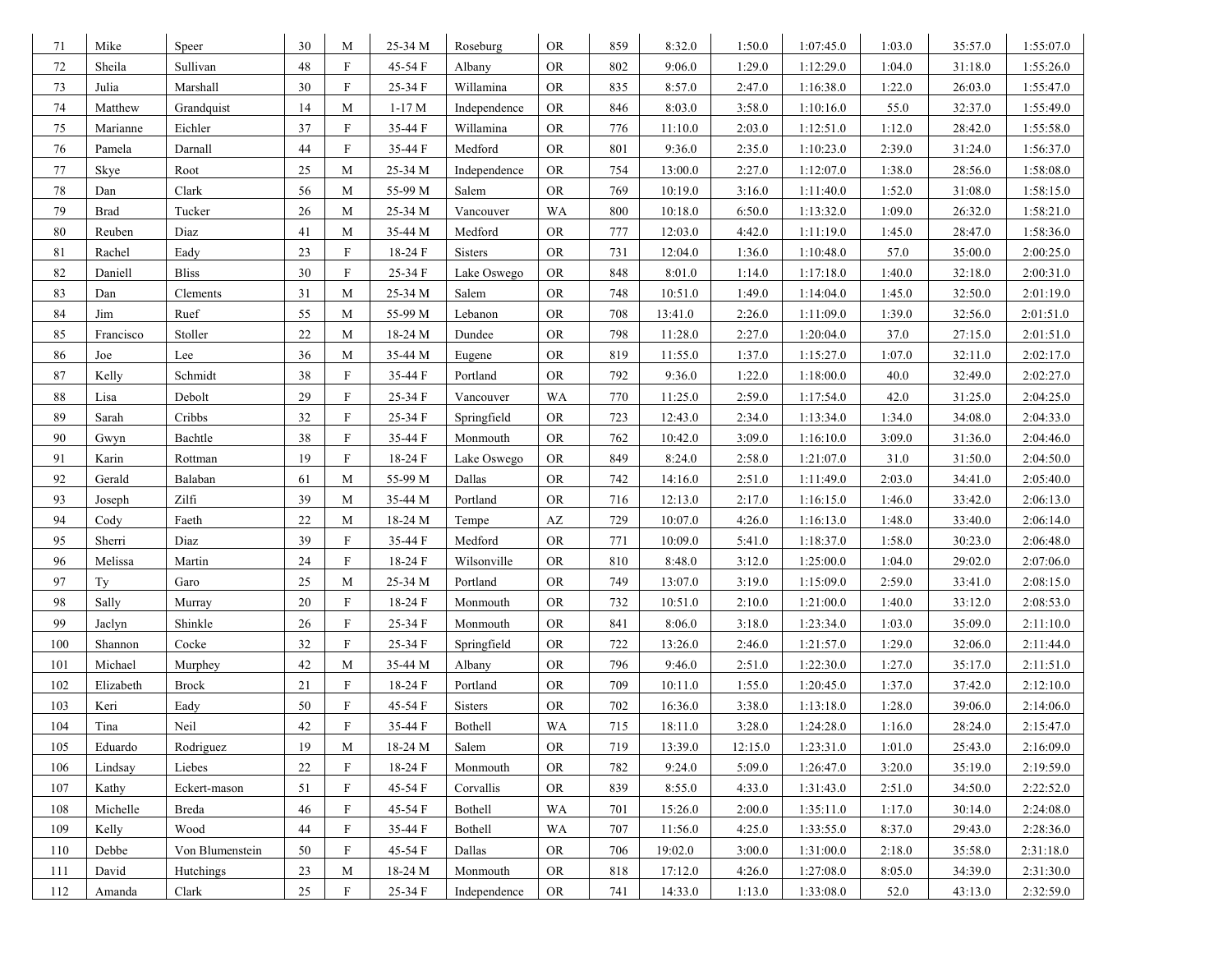| 13   | ∟aura    | Wleklinski | 18  |   | 18-24 F | Corvallis     | <b>OR</b> | 758             | 11:11.0 | 3:34.0 | $1:34:11$ . | 53.0   | 43:10.0 | 2:32:59.0 |
|------|----------|------------|-----|---|---------|---------------|-----------|-----------------|---------|--------|-------------|--------|---------|-----------|
| 114  | William  | Wright     | 26  | М | 25-34 M | Portland      | <b>OR</b> | 711             | 29:09.0 | 2:15.3 | 1:29:25.8   | :39.0  | 31:47.0 | 2:34:16.0 |
| l 15 | James    | Kometani   | 20  | M | 18-24 M | Monmouth      | <b>OR</b> | 861             | 9:49.0  | 2:17.0 | 1:48:54.0   | 40.0   | 34:51.0 | 2:36:31.0 |
| 116  | Gustavo  | Farfan     | ا ک | М | 25-34 M | Mcminnville   | <b>OR</b> | 71 <sup>o</sup> | 15:44.0 | 2:21.0 | 1:35:20.0   | 46.0   | 45:37.0 | 2:39:48.0 |
| 117  | Amy      | Shipley    | 47  |   | 45-54 F | Junction City | <b>OR</b> | 744             | 14:51.0 | 3:13.0 | 1:35:10.0   | 2:27.0 | 46:24.0 | 2:42:05.0 |
| 118  | Jacob    | Ramirez    |     | M | 25-34 M | Dundee        | <b>OR</b> | 760             | 18:44.0 | 6:07.0 | 1:54:11.0   | 3:27.0 | 33:43.0 | 2:56:12.0 |
| l 19 | Amanda   | Morneault  | 25  |   | 25-34 F | Albany        | <b>OR</b> | 703             | 18:39.0 | 4:32.0 | 1:59:02.0   | 54.0   | 41:56.0 | 3:05:03.0 |
| 120  | Veronica | Leos       |     |   | 35-44 F | Independence  | <b>OR</b> | 710             | 18:49.0 | 5:00.0 | 3:02:35.0   | 2:02.0 | 54:38.0 | 4:23:04.0 |

## **Age Group Results – Road Bike**

| Place           | First     | Last         | Age | <b>Sex</b>   | <b>Division</b> | <b>City</b>  | <b>State</b>           | <b>Bib</b> | Swim    | <b>Trans 1</b> | <b>Bike</b> | Trans 2 | Run     | Time      |
|-----------------|-----------|--------------|-----|--------------|-----------------|--------------|------------------------|------------|---------|----------------|-------------|---------|---------|-----------|
|                 | Davis     | Darnall      | 16  | M            | $1-17M$         | Medford      | <b>OR</b>              | 830        | 8:28.0  | 2:28.0         | 1:05:34.0   | 44.0    | 27:13.0 | 1:44:27.0 |
| $\overline{2}$  | Joseph    | Faville      | 16  | M            | $1-17M$         | Keizer       | <b>OR</b>              | 807        | 8:48.0  | 2:14.0         | 1:09:39.0   | 1:53.0  | 28:14.0 | 1:50:48.0 |
| 3               | Zack      | Mcclure      | 15  | M            | $1-17M$         | Monmouth     | <b>OR</b>              | 864        | 6:53.0  | 2:36.0         | 1:16:58.0   | 1:39.0  | 26:33.0 | 1:54:39.0 |
| $\overline{4}$  | Matthew   | Grandquist   | 14  | M            | $1-17M$         | Independence | ${\rm OR}$             | 846        | 8:03.0  | 3:58.0         | 1:10:16.0   | 55.0    | 32:37.0 | 1:55:49.0 |
|                 |           |              |     |              |                 |              |                        |            |         |                |             |         |         |           |
|                 | Melissa   | Scott        | 21  | $\mathbf{F}$ | 18-24 F         | Corvallis    | ${\rm OR}$             | 705        | 9:27.0  | 1:24.0         | 1:01:36.0   | 49.0    | 24:49.0 | 1:38:05.0 |
| $\overline{2}$  | Ellen     | Beebe        | 24  | $\mathbf{F}$ | 18-24 F         | Salem        | ${\rm OR}$             | 793        | 10:48.0 | 2:21.0         | 1:05:00.0   | 31.0    | 25:50.0 | 1:44:30.0 |
| $\overline{3}$  | Staci     | Partridge    | 24  | $\mathbf{F}$ | 18-24 F         | Corvallis    | <b>OR</b>              | 826        | 8:58.0  | 37.0           | 1:08:42.0   | 27.0    | 26:45.0 | 1:45:29.0 |
| $\overline{4}$  | Amanda    | Watson       | 21  | F            | 18-24 F         | Portland     | ${\rm OR}$             | 734        | 9:08.0  | 2:34.0         | 1:08:04.0   | 1:14.0  | 28:50.0 | 1:49:50.0 |
| 5               | Rachel    | Eady         | 23  | $\mathbf{F}$ | 18-24 F         | Sisters      | ${\rm OR}$             | 731        | 12:04.0 | 1:36.0         | 1:10:48.0   | 57.0    | 35:00.0 | 2:00:25.0 |
| 6               | Karin     | Rottman      | 19  | $\mathbf{F}$ | 18-24 F         | Lake Oswego  | <b>OR</b>              | 849        | 8:24.0  | 2:58.0         | 1:21:07.0   | 31.0    | 31:50.0 | 2:04:50.0 |
| $7\phantom{.0}$ | Melissa   | Martin       | 24  | $\mathbf{F}$ | 18-24 F         | Wilsonville  | ${\rm OR}$             | 810        | 8:48.0  | 3:12.0         | 1:25:00.0   | 1:04.0  | 29:02.0 | 2:07:06.0 |
| 8               | Sally     | Murray       | 20  | $\mathbf{F}$ | 18-24 F         | Monmouth     | <b>OR</b>              | 732        | 10:51.0 | 2:10.0         | 1:21:00.0   | 1:40.0  | 33:12.0 | 2:08:53.0 |
| 9               | Elizabeth | <b>Brock</b> | 21  | $\mathbf{F}$ | 18-24 F         | Portland     | <b>OR</b>              | 709        | 10:11.0 | 1:55.0         | 1:20:45.0   | 1:37.0  | 37:42.0 | 2:12:10.0 |
| 10              | Lindsay   | Liebes       | 22  | $\mathbf F$  | 18-24 F         | Monmouth     | <b>OR</b>              | 782        | 9:24.0  | 5:09.0         | 1:26:47.0   | 3:20.0  | 35:19.0 | 2:19:59.0 |
| 11              | Laura     | Wleklinski   | 18  | F            | 18-24 F         | Corvallis    | ${\rm OR}$             | 758        | 11:11.0 | 3:34.0         | 1:34:11.0   | 53.0    | 43:10.0 | 2:32:59.0 |
|                 |           |              |     |              |                 |              |                        |            |         |                |             |         |         |           |
|                 | Brendan   | Treacy       | 23  | M            | 18-24 M         | Corvallis    | <b>OR</b>              | 843        | 7:46.0  | 22.0           | 47:27.0     | 36.0    | 20:18.0 | 1:16:29.0 |
| 2               | Kevin     | Brown        | 19  | M            | 18-24 M         | Corvallis    | <b>OR</b>              | 814        | 10:35.0 | 1:55.0         | 52:31.0     | 29.0    | 22:16.0 | 1:27:46.0 |
| $\overline{3}$  | Josh      | Trenkel      | 21  | M            | 18-24 M         | Monmouth     | <b>OR</b>              | 872        | 7:37.0  | 39.0           | 54:51.0     | 1:08.0  | 24:03.0 | 1:28:18.0 |
| $\overline{4}$  | Nathan    | Ranno        | 18  | $\mathbf{M}$ | 18-24 M         | Sherwood     | <b>OR</b>              | 862        | 6:27.0  | 2:02.0         | 1:01:02.0   | 1:42.0  | 25:05.0 | 1:36:18.0 |
| 5               | Kyle      | Durant       | 21  | $\mathbf M$  | 18-24 M         | Canby        | ${\rm OR}$             | 831        | 8:44.0  | 1:13.0         | 1:02:57.0   | 44.0    | 24:15.0 | 1:37:53.0 |
| 6               | Chris     | Nowak        | 22  | M            | 18-24 M         | Monmouth     | <b>OR</b>              | 789        | 9:29.0  | 1:19.0         | 1:03:01.0   | 28.0    | 23:45.0 | 1:38:02.0 |
| $7\overline{ }$ | Daniel    | Jepsen       | 24  | $\mathbf{M}$ | 18-24 M         | Corvallis    | ${\rm OR}$             | 739        | 12:51.0 | 3:29.0         | 1:05:10.0   | 37.0    | 20:53.0 | 1:43:00.0 |
| 8               | Caleb     | Ivanitsky    | 21  | M            | 18-24 M         | Monmouth     | ${\rm OR}$             | 753        | 11:35.0 | 3:08.0         | 1:06:37.0   | 3.0     | 24:16.0 | 1:45:39.0 |
| 9               | Steve     | Hill         | 18  | М            | 18-24 M         | Independence | <b>OR</b>              | 851        | 9:15.0  | 2:52.0         | 1:06:36.0   | 35.0    | 27:30.0 | 1:46:48.0 |
| 10              | Chris     | Liebes       | 23  | $\mathbf{M}$ | 18-24 M         | Monmouth     | <b>OR</b>              | 847        | 8:15.0  | 3:25.0         | 1:11:23.0   | 1:08.0  | 30:22.0 | 1:54:33.0 |
| 11              | Francisco | Stoller      | 22  | $\mathbf M$  | 18-24 M         | Dundee       | <b>OR</b>              | 798        | 11:28.0 | 2:27.0         | 1:20:04.0   | 37.0    | 27:15.0 | 2:01:51.0 |
| 12              | Cody      | Faeth        | 22  | M            | 18-24 M         | Tempe        | $\mathbf{A}\mathbf{Z}$ | 729        | 10:07.0 | 4:26.0         | 1:16:13.0   | 1:48.0  | 33:40.0 | 2:06:14.0 |
| 13              | Eduardo   | Rodriguez    | 19  | M            | 18-24 M         | Salem        | <b>OR</b>              | 719        | 13:39.0 | 12:15.0        | 1:23:31.0   | 1:01.0  | 25:43.0 | 2:16:09.0 |
| 14              | David     | Hutchings    | 23  | M            | 18-24 M         | Monmouth     | ${\rm OR}$             | 818        | 17:12.0 | 4:26.0         | 1:27:08.0   | 8:05.0  | 34:39.0 | 2:31:30.0 |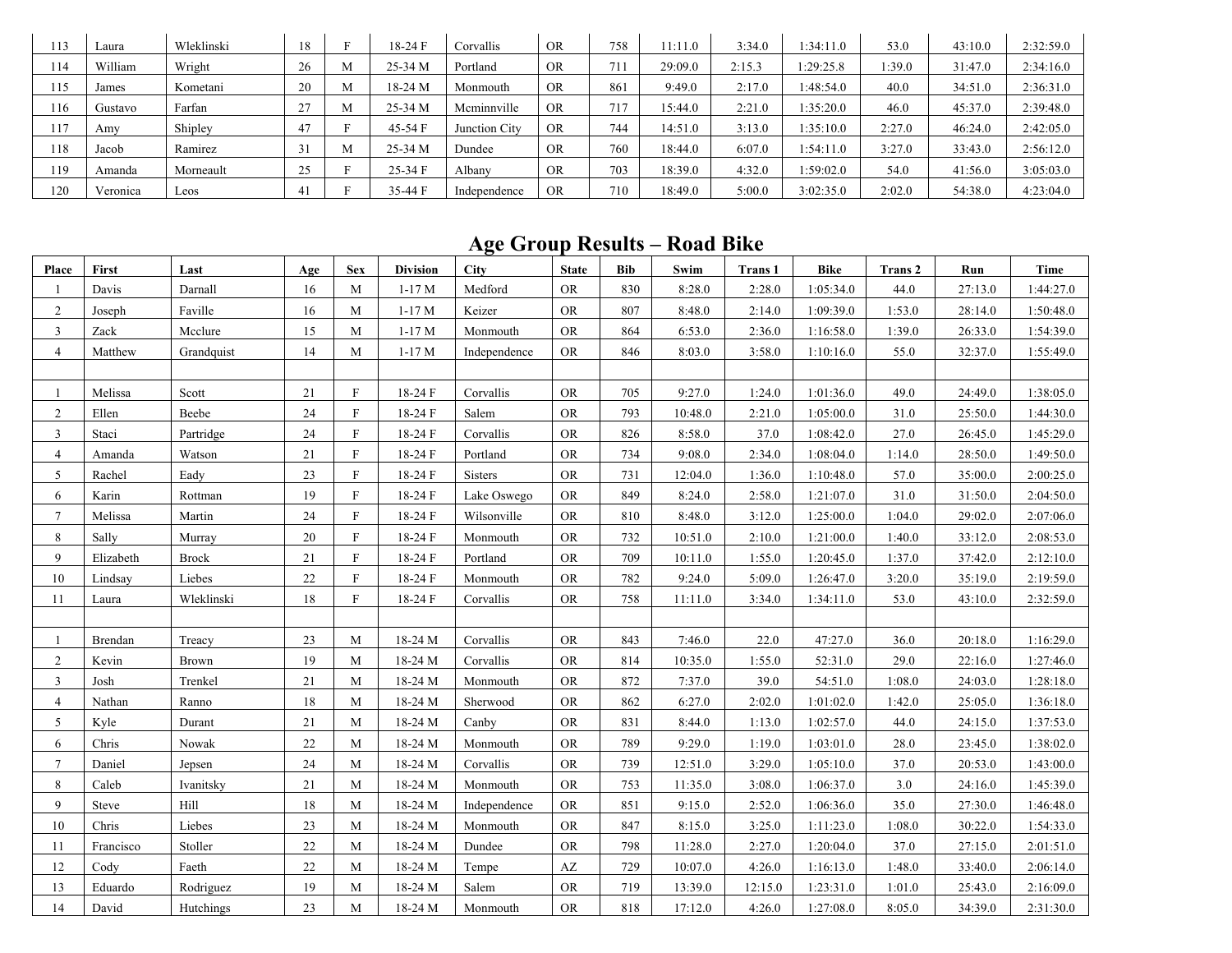| 15             | James        | Kometani     | 20     | M            | 18-24 M | Monmouth           | <b>OR</b>  | 861 | 9:49.0  | 2:17.0 | 1:48:54.0 | 40.0   | 34:51.0 | 2:36:31.0 |
|----------------|--------------|--------------|--------|--------------|---------|--------------------|------------|-----|---------|--------|-----------|--------|---------|-----------|
|                |              |              |        |              |         |                    |            |     |         |        |           |        |         |           |
| 1              | Kat          | Smith        | 34     | F            | 25-34 F | Eugene             | <b>OR</b>  | 812 | 8:19.0  | 1:04.0 | 1:01:04.0 | 1:19.0 | 25:06.0 | 1:36:52.0 |
| $\overline{2}$ | Kimberly     | Mullen       | 33     | F            | 25-34 F | Beaverton          | <b>OR</b>  | 725 | 13:08.0 | 18.0   | 1:00:49.0 | 59.0   | 25:03.0 | 1:40:17.0 |
| 3              | Emily        | Adams        | 26     | $_{\rm F}$   | 25-34 F | Roseburg           | ${\rm OR}$ | 721 | 9:23.0  | 2:08.0 | 1:04:12.0 | 54.0   | 24:11.0 | 1:40:48.0 |
| $\overline{4}$ | Lisa         | Huff-rottman | 26     | $\mathbf{F}$ | 25-34 F | Lake Oswego        | <b>OR</b>  | 825 | 9:13.0  | 1:54.0 | 1:09:47.0 | 32.0   | 24:51.0 | 1:46:17.0 |
| 5              | Samantha     | Anderson     | 27     | F            | 25-34 F | Portland           | <b>OR</b>  | 761 | 9:47.0  | 58.0   | 1:09:46.0 | 37.0   | 28:26.0 | 1:49:34.0 |
| 6              | Jennifer     | Nash         | 29     | F            | 25-34 F | Beaverton          | <b>OR</b>  | 767 | 9:31.0  | 1:12.0 | 1:11:07.0 | 1:25.0 | 26:52.0 | 1:50:07.0 |
| $\tau$         | Julia        | Marshall     | 30     | F            | 25-34 F | Willamina          | <b>OR</b>  | 835 | 8:57.0  | 2:47.0 | 1:16:38.0 | 1:22.0 | 26:03.0 | 1:55:47.0 |
| 8              | Daniell      | <b>Bliss</b> | 30     | F            | 25-34 F | Lake Oswego        | <b>OR</b>  | 848 | 8:01.0  | 1:14.0 | 1:17:18.0 | 1:40.0 | 32:18.0 | 2:00:31.0 |
| 9              | Lisa         | Debolt       | 29     | $\mathbf{F}$ | 25-34 F | Vancouver          | WA         | 770 | 11:25.0 | 2:59.0 | 1:17:54.0 | 42.0   | 31:25.0 | 2:04:25.0 |
| 10             | Sarah        | Cribbs       | 32     | F            | 25-34 F | Springfield        | <b>OR</b>  | 723 | 12:43.0 | 2:34.0 | 1:13:34.0 | 1:34.0 | 34:08.0 | 2:04:33.0 |
| 11             | Jaclyn       | Shinkle      | 26     | F            | 25-34 F | Monmouth           | OR.        | 841 | 8:06.0  | 3:18.0 | 1:23:34.0 | 1:03.0 | 35:09.0 | 2:11:10.0 |
| 12             | Shannon      | Cocke        | 32     | F            | 25-34 F | Springfield        | <b>OR</b>  | 722 | 13:26.0 | 2:46.0 | 1:21:57.0 | 1:29.0 | 32:06.0 | 2:11:44.0 |
| 13             | Amanda       | Clark        | $25\,$ | $_{\rm F}$   | 25-34 F | Independence       | <b>OR</b>  | 741 | 14:33.0 | 1:13.0 | 1:33:08.0 | 52.0   | 43:13.0 | 2:32:59.0 |
| 14             | Amanda       | Morneault    | 25     | F            | 25-34 F | Albany             | ${\rm OR}$ | 703 | 18:39.0 | 4:32.0 | 1:59:02.0 | 54.0   | 41:56.0 | 3:05:03.0 |
|                |              |              |        |              |         |                    |            |     |         |        |           |        |         |           |
| 1              | Jonathan     | Rasca        | 31     | M            | 25-34 M | Salem              | <b>OR</b>  | 786 | 9:22.0  | 1:13.0 | 55:48.0   | 48.0   | 20:31.0 | 1:27:42.0 |
| 2              | Ken          | Reed         | 32     | M            | 25-34 M | Beaverton          | <b>OR</b>  | 805 | 10:41.0 | 2:19.0 | 54:20.0   | 1:16.0 | 21:18.0 | 1:29:54.0 |
| 3              | Rui          | Zhu          | 33     | M            | 25-34 M | Salem              | <b>OR</b>  | 838 | 9:04.0  | 1:05.0 | 55:29.0   | 32.0   | 24:00.0 | 1:30:10.0 |
| 4              | Jeffrey      | Faville      | 26     | M            | 25-34 M | Keizer             | <b>OR</b>  | 875 | 7:46.0  | 1:03.0 | 59:26.0   | 42.0   | 24:12.0 | 1:33:09.0 |
| 5              | Nathan       | Skortman     | 33     | M            | 25-34 M | Eugene             | <b>OR</b>  | 806 | 8:23.0  | 1:54.0 | 1:00:25.0 | 29.0   | 23:56.0 | 1:35:07.0 |
| 6              | <b>Brian</b> | Villarete    | 34     | M            | 25-34 M | Salem              | <b>OR</b>  | 878 | 7:06.0  | 1:30.0 | 1:01:07.0 | 1:07.0 | 25:28.0 | 1:36:18.0 |
| $\tau$         | Garrett      | Cudahey      | 27     | M            | 25-34 M | Salem              | ${\rm OR}$ | 803 | 9:05.0  | 1:11.0 | 59:55.0   | 1:28.0 | 25:00.0 | 1:36:39.0 |
| 8              | Kurt         | Schultz      | 28     | M            | 25-34 M | Lake Oswego        | <b>OR</b>  | 860 | 8:08.0  | 1:48.0 | 1:00:21.0 | 1:01.0 | 25:24.0 | 1:36:42.0 |
| 9              | John         | Beckstead    | 30     | M            | 25-34 M | <b>Grants Pass</b> | <b>OR</b>  | 784 | 9:29.0  | 1:37.0 | 1:01:23.0 | 39.0   | 24:16.0 | 1:37:24.0 |
| 10             | Jeff         | Fitzwater    | 28     | M            | 25-34 M | Lebanon            | <b>OR</b>  | 788 | 11:27.0 | 2:21.0 | 1:02:53.0 | 38.0   | 20:34.0 | 1:37:53.0 |
| 11             | Shane        | Slover       | 34     | M            | 25-34 M | Albany             | <b>OR</b>  | 772 | 9:37.0  | 1:56.0 | 1:02:22.0 | 1:03.0 | 25:23.0 | 1:40:21.0 |
| 12             | Dustin       | Johnson      | 27     | M            | 25-34 M | Portland           | <b>OR</b>  | 755 | 9:33.0  | 1:44.0 | 1:06:58.0 | 1:34.0 | 23:01.0 | 1:42:50.0 |
| 13             | Brent        | Glogau       | 26     | M            | 25-34 M | Woodburn           | <b>OR</b>  | 752 | 9:27.0  | 2:20.0 | 1:05:08.0 | 1:09.0 | 29:02.0 | 1:47:06.0 |
| 14             | Jesse        | Bacigalupi   | 33     | M            | 25-34 M | Roseburg           | <b>OR</b>  | 813 | 10:13.0 | 4:09.0 | 1:07:01.0 | 1:23.0 | 25:10.0 | 1:47:56.0 |
| 15             | David        | Lovelin      | 30     | M            | 25-34 M | Westlin            | <b>OR</b>  | 820 | 9:15.0  | 2:38.0 | 1:08:30.0 | 57.0   | 28:00.0 | 1:49:20.0 |
| 16             | Bo           | Camero       | 27     | M            | 25-34 M | Independence       | <b>OR</b>  | 735 | 9:40.0  | 1:50.0 | 1:07:15.0 | 51.0   | 29:49.0 | 1:49:25.0 |
| $17\,$         | Mark         | Swenson      | $26\,$ | $\mathbf M$  | 25-34 M | Lebanon            | ${\rm OR}$ | 799 | 10:28.0 | 1:43.0 | 1:05:14.0 | 1:08.0 | 31:56.0 | 1:50:29.0 |
| 18             | Eric         | Wiser        | 34     | M            | 25-34 M | Stayton            | <b>OR</b>  | 780 | 11:18.0 | 2:33.0 | 1:06:48.0 | 48.0   | 29:33.0 | 1:51:00.0 |
| 19             | Tyler        | Jackson      | 30     | M            | 25-34 M | Salem              | <b>OR</b>  | 738 | 12:25.0 | 3:52.0 | 1:02:01.0 | 3:04.0 | 30:56.0 | 1:52:18.0 |
| 20             | Mike         | Speer        | 30     | M            | 25-34 M | Roseburg           | <b>OR</b>  | 859 | 8:32.0  | 1:50.0 | 1:07:45.0 | 1:03.0 | 35:57.0 | 1:55:07.0 |
| 21             | Skye         | Root         | 25     | M            | 25-34 M | Independence       | <b>OR</b>  | 754 | 13:00.0 | 2:27.0 | 1:12:07.0 | 1:38.0 | 28:56.0 | 1:58:08.0 |
| $22\,$         | <b>Brad</b>  | Tucker       | 26     | M            | 25-34 M | Vancouver          | WA         | 800 | 10:18.0 | 6:50.0 | 1:13:32.0 | 1:09.0 | 26:32.0 | 1:58:21.0 |
| 23             | Dan          | Clements     | 31     | M            | 25-34 M | Salem              | <b>OR</b>  | 748 | 10:51.0 | 1:49.0 | 1:14:04.0 | 1:45.0 | 32:50.0 | 2:01:19.0 |
| $24\,$         | Ty           | Garo         | $25\,$ | M            | 25-34 M | Portland           | ${\rm OR}$ | 749 | 13:07.0 | 3:19.0 | 1:15:09.0 | 2:59.0 | 33:41.0 | 2:08:15.0 |
| 25             | William      | Wright       | 26     | M            | 25-34 M | Portland           | ${\rm OR}$ | 711 | 29:09.0 | 2:15.3 | 1:29:25.8 | 1:39.0 | 31:47.0 | 2:34:16.0 |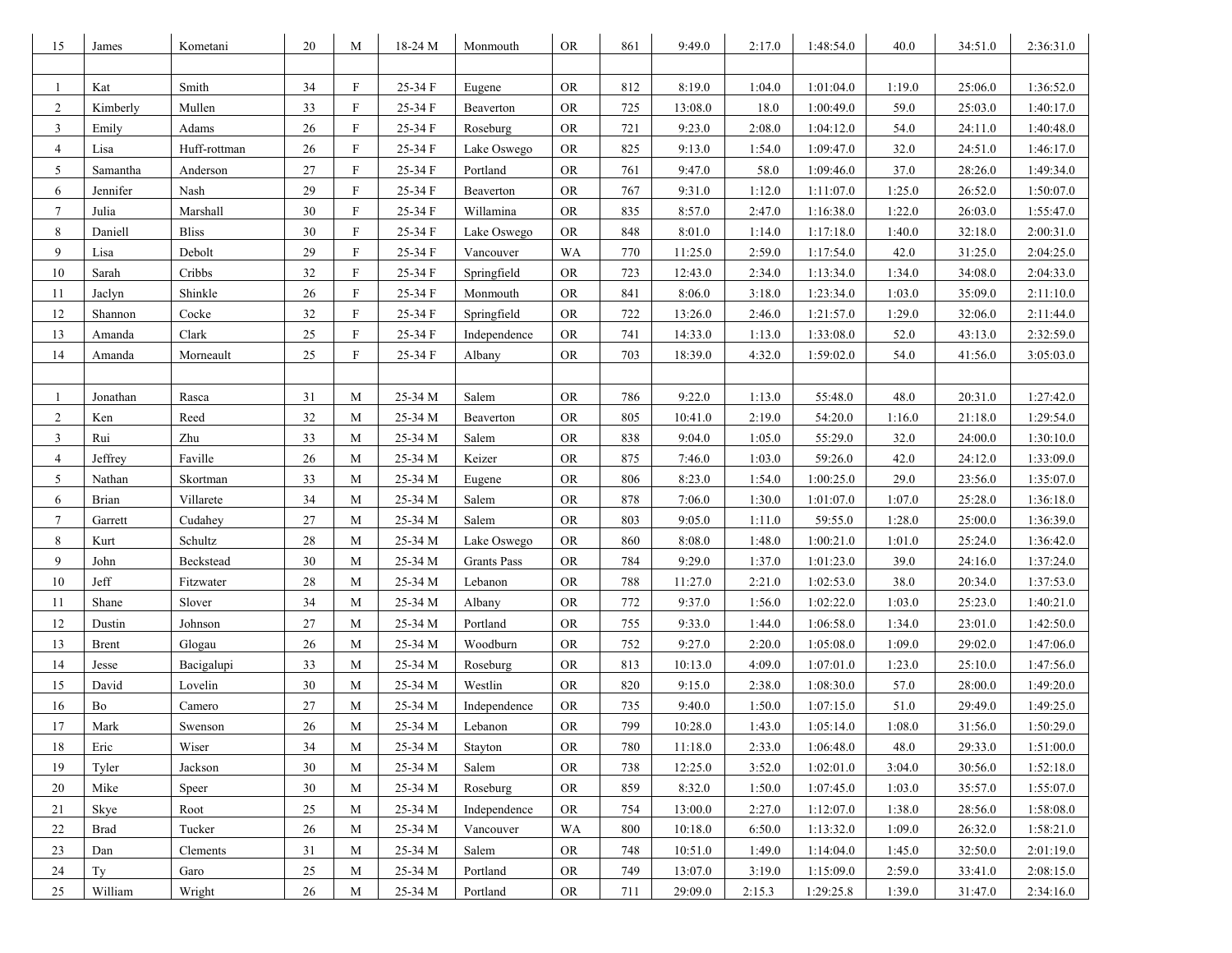| 26             | Gustavo   | Farfan          | 27     | M                         | 25-34 M | Mcminnville    | ${\rm OR}$              | 717 | 15:44.0 | 2:21.0 | 1:35:20.0 | 46.0   | 45:37.0 | 2:39:48.0 |
|----------------|-----------|-----------------|--------|---------------------------|---------|----------------|-------------------------|-----|---------|--------|-----------|--------|---------|-----------|
| $27\,$         | Jacob     | Ramirez         | 31     | M                         | 25-34 M | Dundee         | <b>OR</b>               | 760 | 18:44.0 | 6:07.0 | 1:54:11.0 | 3:27.0 | 33:43.0 | 2:56:12.0 |
|                |           |                 |        |                           |         |                |                         |     |         |        |           |        |         |           |
| 1              | Kristy    | Aalberg         | 44     | F                         | 35-44 F | Portland       | <b>OR</b>               | 840 | 9:12.0  | 1:04.0 | 58:53.0   | 1:51.0 | 22:35.0 | 1:33:35.0 |
| $\overline{2}$ | Denise    | Coomes          | 38     | F                         | 35-44 F | Monmouth       | <b>OR</b>               | 765 | 9:51.0  | 2:17.0 | 1:02:25.0 | 54.0   | 22:30.0 | 1:37:57.0 |
| $\mathbf{3}$   | Angela    | Smith           | $37\,$ | $\boldsymbol{\mathrm{F}}$ | 35-44 F | Albany         | <b>OR</b>               | 828 | 8:52.0  | 1:36.0 | 58:41.0   | 1:05.0 | 28:50.0 | 1:39:04.0 |
| $\overline{4}$ | Sheri     | Baker           | 35     | F                         | 35-44 F | Woodburn       | ${\rm OR}$              | 763 | 10:18.0 | 1:48.0 | 1:08:07.0 | 1:03.0 | 28:52.0 | 1:50:08.0 |
| 5              | Beth      | Elliot          | 42     | $\mathbf{F}$              | 35-44 F | Portland       | <b>OR</b>               | 783 | 9:26.0  | 2:07.0 | 1:10:02.0 | 1:24.0 | 27:59.0 | 1:50:58.0 |
| 6              | Marianne  | Eichler         | 37     | $\mathbf{F}$              | 35-44 F | Willamina      | <b>OR</b>               | 776 | 11:10.0 | 2:03.0 | 1:12:51.0 | 1:12.0 | 28:42.0 | 1:55:58.0 |
| $\tau$         | Pamela    | Darnall         | 44     | F                         | 35-44 F | Medford        | $\mathcal{O}\mathbb{R}$ | 801 | 9:36.0  | 2:35.0 | 1:10:23.0 | 2:39.0 | 31:24.0 | 1:56:37.0 |
| 8              | Kelly     | Schmidt         | 38     | F                         | 35-44 F | Portland       | <b>OR</b>               | 792 | 9:36.0  | 1:22.0 | 1:18:00.0 | 40.0   | 32:49.0 | 2:02:27.0 |
| 9              | Gwyn      | Bachtle         | 38     | F                         | 35-44 F | Monmouth       | <b>OR</b>               | 762 | 10:42.0 | 3:09.0 | 1:16:10.0 | 3:09.0 | 31:36.0 | 2:04:46.0 |
| 10             | Sherri    | Diaz            | 39     | F                         | 35-44 F | Medford        | <b>OR</b>               | 771 | 10:09.0 | 5:41.0 | 1:18:37.0 | 1:58.0 | 30:23.0 | 2:06:48.0 |
| 11             | Tina      | Neil            | 42     | F                         | 35-44 F | Bothell        | WA                      | 715 | 18:11.0 | 3:28.0 | 1:24:28.0 | 1:16.0 | 28:24.0 | 2:15:47.0 |
| $12\,$         | Kelly     | Wood            | 44     | F                         | 35-44 F | Bothell        | WA                      | 707 | 11:56.0 | 4:25.0 | 1:33:55.0 | 8:37.0 | 29:43.0 | 2:28:36.0 |
| 13             | Veronica  | Leos            | 41     | F                         | 35-44 F | Independence   | <b>OR</b>               | 710 | 18:49.0 | 5:00.0 | 3:02:35.0 | 2:02.0 | 54:38.0 | 4:23:04.0 |
|                |           |                 |        |                           |         |                |                         |     |         |        |           |        |         |           |
| 1              | Dave      | Campbell        | 40     | M                         | 35-44 M | Newport        | ${\rm OR}$              | 868 | 7:08.0  | 50.0   | 47:56.0   | 14.0   | 21:03.0 | 1:17:11.0 |
| $\overline{c}$ | Warren    | Bloomberg       | 39     | M                         | 35-44 M | Salem          | ${\rm OR}$              | 863 | 6:29.0  | 1:10.0 | 50:28.0   | 1:20.0 | 19:34.0 | 1:19:01.0 |
| 3              | Dave      | Florence        | 41     | M                         | 35-44 M | Canby          | ${\rm OR}$              | 855 | 9:17.0  | 53.0   | 50:00.0   | 38.0   | 20:12.0 | 1:21:00.0 |
| 4              | Hawthorne | Jason           | 38     | M                         | 35-44 M | Albany         | <b>OR</b>               | 876 | 8:17.0  | 1:01.0 | 51:05.0   | 1:00.0 | 20:26.0 | 1:21:49.0 |
| 5              | Ron       | Coomes          | 44     | M                         | 35-44 M | Monmouth       | <b>OR</b>               | 829 | 8:21.0  | 1:37.0 | 53:03.0   | 57.0   | 21:17.0 | 1:25:15.0 |
| 6              | Jake      | Linford         | 35     | M                         | 35-44 M | Tualatin       | <b>OR</b>               | 778 | 9:48.0  | 1:09.0 | 50:54.0   | 33.0   | 23:28.0 | 1:25:52.0 |
| 7              | Aaron     | Yuma            | 42     | M                         | 35-44 M | Roseburg       | ${\rm OR}$              | 756 | 10:46.0 | 2:30.0 | 53:00.0   | 1:21.0 | 22:22.0 | 1:29:59.0 |
| 8              | Greg      | Williams        | 39     | M                         | 35-44 M | Tualatin       | <b>OR</b>               | 808 | 10:20.0 | 2:40.0 | 56:58.0   | 33.0   | 26:32.0 | 1:37:03.0 |
| 9              | Mark      | Vanderville     | 40     | M                         | 35-44 M | Springfield    | ${\rm OR}$              | 743 | 10:56.0 | 3:33.0 | 1:06:05.0 | 37.0   | 28:31.0 | 1:49:42.0 |
| 10             | Eliot     | Dickinson       | 37     | M                         | 35-44 M | Monmouth       | ${\rm OR}$              | 736 | 9:42.0  | 2:08.0 | 1:05:45.0 | 1:10.0 | 32:46.0 | 1:51:31.0 |
| 11             | Ted       | Darnall         | 42     | M                         | 35-44 M | Medford        | <b>OR</b>               | 816 | 9:33.0  | 2:23.0 | 1:04:22.0 | 1:02.0 | 34:30.0 | 1:51:50.0 |
| 12             | Mike      | Barnebey        | 38     | M                         | 35-44 M | Eugene         | $\mathcal{O}\mathbb{R}$ | 768 | 8:13.0  | 1:42.0 | 1:10:12.0 | 1:52.0 | 30:29.0 | 1:52:28.0 |
| 13             | Reuben    | Diaz            | 41     | M                         | 35-44 M | Medford        | <b>OR</b>               | 777 | 12:03.0 | 4:42.0 | 1:11:19.0 | 1:45.0 | 28:47.0 | 1:58:36.0 |
| 14             | Joe       | Lee             | 36     | M                         | 35-44 M | Eugene         | <b>OR</b>               | 819 | 11:55.0 | 1:37.0 | 1:15:27.0 | 1:07.0 | 32:11.0 | 2:02:17.0 |
| 15             | Joseph    | Zilfi           | 39     | M                         | 35-44 M | Portland       | ${\rm OR}$              | 716 | 12:13.0 | 2:17.0 | 1:16:15.0 | 1:46.0 | 33:42.0 | 2:06:13.0 |
| 16             | Michael   | Murphey         | 42     | M                         | 35-44 M | Albany         | <b>OR</b>               | 796 | 9:46.0  | 2:51.0 | 1:22:30.0 | 1:27.0 | 35:17.0 | 2:11:51.0 |
|                |           |                 |        |                           |         |                |                         |     |         |        |           |        |         |           |
| 1              | Pat       | Ketcham         | 50     | F                         | 45-54 F | Corvallis      | <b>OR</b>               | 785 | 9:43.0  | 6:05.0 | 1:00:46.0 | 1:01.0 | 26:50.0 | 1:44:25.0 |
| 2              | Liz       | Harbert         | 51     | F                         | 45-54 F | Albany         | <b>OR</b>               | 724 | 11:56.0 | 2:38.0 | 1:07:40.0 | 1:33.0 | 27:32.0 | 1:51:19.0 |
| 3              | Johanna   | Wienert         | 50     | F                         | 45-54 F | Monmouth       | <b>OR</b>               | 834 | 9:56.0  | 2:34.0 | 1:05:57.0 | 1:42.0 | 32:50.0 | 1:52:59.0 |
| $\overline{4}$ | Sheila    | Sullivan        | 48     | $_{\rm F}$                | 45-54 F | Albany         | <b>OR</b>               | 802 | 9:06.0  | 1:29.0 | 1:12:29.0 | 1:04.0 | 31:18.0 | 1:55:26.0 |
| 5              | Keri      | Eady            | 50     | $_{\rm F}$                | 45-54 F | <b>Sisters</b> | <b>OR</b>               | 702 | 16:36.0 | 3:38.0 | 1:13:18.0 | 1:28.0 | 39:06.0 | 2:14:06.0 |
| 6              | Kathy     | Eckert-mason    | 51     | F                         | 45-54 F | Corvallis      | <b>OR</b>               | 839 | 8:55.0  | 4:33.0 | 1:31:43.0 | 2:51.0 | 34:50.0 | 2:22:52.0 |
| $\tau$         | Michelle  | Breda           | 46     | F                         | 45-54 F | Bothell        | WA                      | 701 | 15:26.0 | 2:00.0 | 1:35:11.0 | 1:17.0 | 30:14.0 | 2:24:08.0 |
| 8              | Debbe     | Von Blumenstein | 50     | $\boldsymbol{\mathrm{F}}$ | 45-54 F | Dallas         | ${\rm OR}$              | 706 | 19:02.0 | 3:00.0 | 1:31:00.0 | 2:18.0 | 35:58.0 | 2:31:18.0 |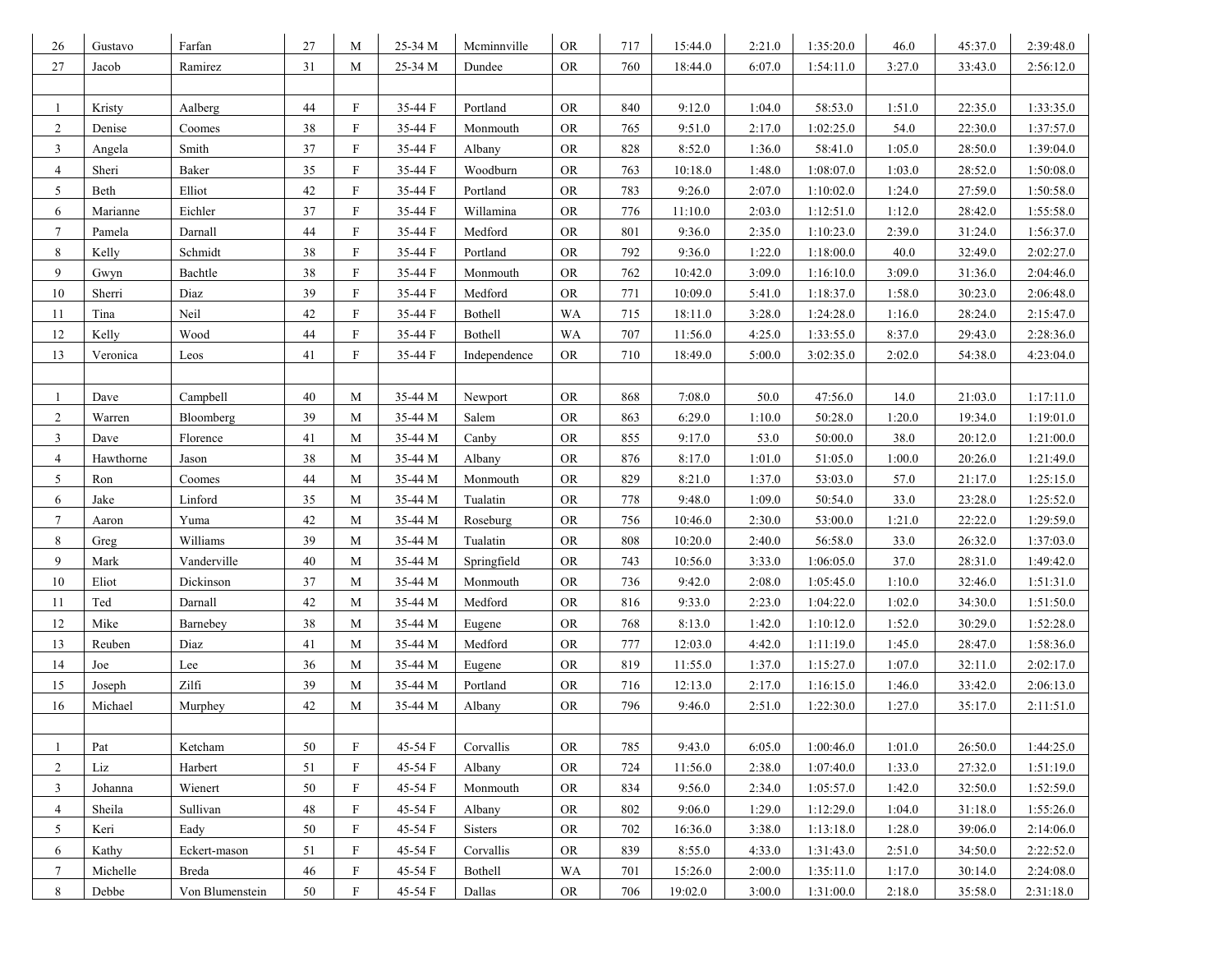|                | Amy     | Shipley  | 47 |   | $45-54$ F | Junction City | <b>OR</b> | 744 | 14:51.0 | 3:13.0 | 1:35:10.0 | 2:27.0 | 46:24.0 | 2:42:05.0 |
|----------------|---------|----------|----|---|-----------|---------------|-----------|-----|---------|--------|-----------|--------|---------|-----------|
|                |         |          |    |   |           |               |           |     |         |        |           |        |         |           |
|                | Richard | Earle    | 52 | M | 45-54 M   | Salem         | <b>OR</b> | 850 | 8:34.0  | 2:02.0 | 52:45.0   | 1:48.0 | 22:59.0 | 1:28:08.0 |
| 2              | Brent   | Culver   | 47 | М | 45-54 M   | Salem         | <b>OR</b> | 866 | 8:16.0  | 3:17.0 | 1:04:37.0 | 1:08.0 | 30:03.0 | 1:47:21.0 |
|                | Rodney  | Sell     | 54 | M | 45-54 M   | Lebanon       | <b>OR</b> | 740 | 12:17.0 | 2:05.0 | 1:01:53.0 | 1:19.0 | 33:00.0 | 1:50:34.0 |
| 4              | Tom     | Smith    | 48 | M | 45-54 M   | Tigard        | <b>OR</b> | 773 | 10:09.0 | 2:12.0 | 1:10:47.0 | 1:59.0 | 28:48.0 | 1:53:55.0 |
|                |         |          |    |   |           |               |           |     |         |        |           |        |         |           |
|                | Phil    | Anderson | 56 | M | 55-99 M   | Portland      | <b>OR</b> | 858 | 8:21.0  | 1:40.0 | 57:44.0   | 1:05.0 | 24:03.0 | 1:32:53.0 |
| $\overline{2}$ | Jim     | Gulaskev | 65 | M | 55-99 M   | Lebanon       | <b>OR</b> | 845 | 8:59.0  | 2:22.0 | 1:02:13.0 | 1:11.0 | 26:24.0 | 1:41:09.0 |
| $\sim$         | John    | Spence   | 67 | M | 55-99 M   | Bend          | <b>OR</b> | 791 | 9:06.0  | 2:11.0 | 1:09:22.0 | 1:03.0 | 26:21.0 | 1:48:03.0 |
| 4              | Larry   | Durant   | 55 | M | 55-99 M   | Canby         | <b>OR</b> | 832 | 10:36.0 | 4:29.0 | 1:07:40.0 | 2:08.0 | 29:27.0 | 1:54:20.0 |
| 5              | Dan     | Clark    | 56 | M | 55-99 M   | Salem         | <b>OR</b> | 769 | 10:19.0 | 3:16.0 | 1:11:40.0 | 1:52.0 | 31:08.0 | 1:58:15.0 |
| 6.             | Jim     | Ruef     | 55 | M | 55-99 M   | Lebanon       | <b>OR</b> | 708 | 13:41.0 | 2:26.0 | 1:11:09.0 | 1:39.0 | 32:56.0 | 2:01:51.0 |
| 7              | Gerald  | Balaban  | 61 | M | 55-99 M   | Dallas        | <b>OR</b> | 742 | 14:16.0 | 2:51.0 | 1:11:49.0 | 2:03.0 | 34:41.0 | 2:05:40.0 |

### **Overall Individual Results – Mountain Bike**

| Place          | First     | Last          | Age | <b>Sex</b> | <b>Division</b> | <b>City</b>  | <b>State</b> | <b>Bib</b> | Swim    | <b>Trans 1</b> | <b>Bike</b> | Trans 2 | Run     | <b>Time</b> |
|----------------|-----------|---------------|-----|------------|-----------------|--------------|--------------|------------|---------|----------------|-------------|---------|---------|-------------|
|                | Tim       | Hasty         | 23  | M          | 18-24 M         | Monmouth     | <b>OR</b>    | 833        | 8:06.0  | 1:49.0         | 1:11:38.0   | 18.0    | 24:54.0 | 1:46:45.0   |
| $\overline{2}$ | Masaki    | Ikeda         | 22  | M          | 18-24 M         | Monmouth     | <b>OR</b>    | 857        | 8:13.0  | 1:39.0         | 1:10:57.0   | 19.0    | 27:17.0 | 1:48:25.0   |
| 3              | Hayden    | Sahnow        | 17  | M          | $1-17M$         | <b>Banks</b> | <b>OR</b>    | 797        | 9:19.0  | 2:06.0         | 1:13:40.0   | 35.0    | 25:10.0 | 1:50:50.0   |
| 4              | JR        | Bier          | 40  | M          | 35-44 M         | Corvallis    | <b>OR</b>    | 790        | 10:49.0 | 2:40.0         | 1:12:38.0   | 44.0    | 29:16.0 | 1:56:07.0   |
| 5              | Natalie   | Sahnow        | 20  | F          | 18-24 F         | <b>Banks</b> | <b>OR</b>    | 827        | 7:52.0  | 2:32.0         | 1:20:28.0   | 24.0    | 25:25.0 | 1:56:41.0   |
| 6              | Logan     | Blouin        | 20  | M          | 18-24 M         | Monmouth     | <b>OR</b>    | 873        | 8:10.0  | 2:01.0         | 1:21:56.0   | 31.0    | 25:34.0 | 1:58:12.0   |
| $\tau$         | Ryan      | Mann          | 19  | М          | 18-24 M         | Beaverton    | <b>OR</b>    | 795        | 11:20.0 | 1:46.0         | 1:15:20.0   | 41.0    | 33:51.0 | 2:02:58.0   |
| 8              | Alison    | Wood          | 35  | F          | 35-44 F         | Aumsville    | <b>OR</b>    | 746        | 11:14.0 | 1:29.0         | 1:27:11.0   | 27.0    | 26:38.0 | 2:06:59.0   |
| 9              | Marc      | Gillette      | 20  | M          | 18-24 M         | Monmouth     | <b>OR</b>    | 751        | 15:36.0 | 45.0           | 1:19:57.0   | 58.0    | 29:51.0 | 2:07:07.0   |
| 10             | Craig     | Phillips      | 37  | M          | 35-44 M         | Elmira       | <b>OR</b>    | 854        | 9:07.0  | 4:09.0         | 1:20:26.0   | 3:45.0  | 31:14.0 | 2:08:41.0   |
| 11             | Ron       | Hooker        | 35  | M          | 35-44 M         | Eugene       | <b>OR</b>    | 737        | 9:45.0  | 3:14.0         | 1:28:30.0   | 50.0    | 28:22.0 | 2:10:41.0   |
| 12             | Katie     | Fraser        | 28  | F          | $25-34$ F       | Monmouth     | <b>OR</b>    | 759        | 12:09.0 | 3:36.0         | 1:23:10.0   | 55.0    | 31:02.0 | 2:10:52.0   |
| 13             | Malik     | Morris        | 38  | M          | 35-44 M         | Monmouth     | <b>OR</b>    | 733        | 10:27.0 | 9:21.0         | 1:18:16.0   | 4:26.0  | 29:08.0 | 2:11:38.0   |
| 14             | Tyler     | Bergeland     | 20  | M          | 18-24 M         | Monmouth     | <b>OR</b>    | 870        | 6:55.0  | 3:53.0         | 1:33:15.0   | 1:05.0  | 31:32.0 | 2:16:40.0   |
| 15             | Jon       | Chandler      | 24  | M          | 18-24 M         | Monmouth     | <b>OR</b>    | 815        | 16:57.0 | 3:57.0         | 1:27:26.0   | 41.0    | 28:42.0 | 2:17:43.0   |
| 16             | Chase     | Estep         | 18  | M          | 18-24 M         | Sherwood     | <b>OR</b>    | 817        | 10:58.0 | 1:15.0         | 1:41:25.0   | 1:22.0  | 24:26.0 | 2:19:26.0   |
| 17             | Riley     | Martinka      | 34  | M          | 25-34 M         | Stayton      | <b>OR</b>    | 730        | 13:52.0 | 4:09.0         | 1:26:37.0   | 57.0    | 35:15.0 | 2:20:50.0   |
| 18             | Kayla     | Johnson       | 21  | F          | 18-24 F         | Mulino       | <b>OR</b>    | 821        | 8:17.0  | 2:36.0         | 1:32:24.0   | 47.0    | 37:51.0 | 2:21:55.0   |
| 19             | Valerie   | Nelson        | 25  | F          | $25-34$ F       | Monmouth     | <b>OR</b>    | 704        | 18:56.0 | 2:00.0         | 1:27:31.0   | 2:19.0  | 34:41.0 | 2:25:27.0   |
| 20             | Jessica   | Marcotte      | 25  | F          | 25-34 F         | Portland     | <b>OR</b>    | 809        | 9:06.0  | 1:53.0         | 1:33:30.0   | 59.0    | 40:45.0 | 2:26:13.0   |
| 21             | Jesse     | Gill          | 27  | M          | 25-34 M         | Eugene       | <b>OR</b>    | 726        | 16:09.0 | 1:56.0         | 1:40:22.0   | 32.0    | 32:15.0 | 2:31:14.0   |
| 22             | Patty     | Kellar        | 40  | F          | 35-44 F         | Corvallis    | <b>OR</b>    | 720        | 19:43.0 | 4:37.0         | 1:29:42.0   | 1:39.0  | 40:29.0 | 2:36:10.0   |
| 23             | Mariann   | Kaeo-Wallehua | 39  | F          | 35-44 F         | Medford      | <b>OR</b>    | 714        | 19:02.0 | 6:55.0         | 1:46:25.0   | 4:23.0  | 54:07.0 | 3:10:52.0   |
| 24             | Christine | Kaeo          | 35  | F          | 35-44 F         | Medford      | <b>OR</b>    | 713        | 19:05.0 | 6:59.0         | 1:47:55.0   | 2:53.0  | 54:02.0 | 3:10:54.0   |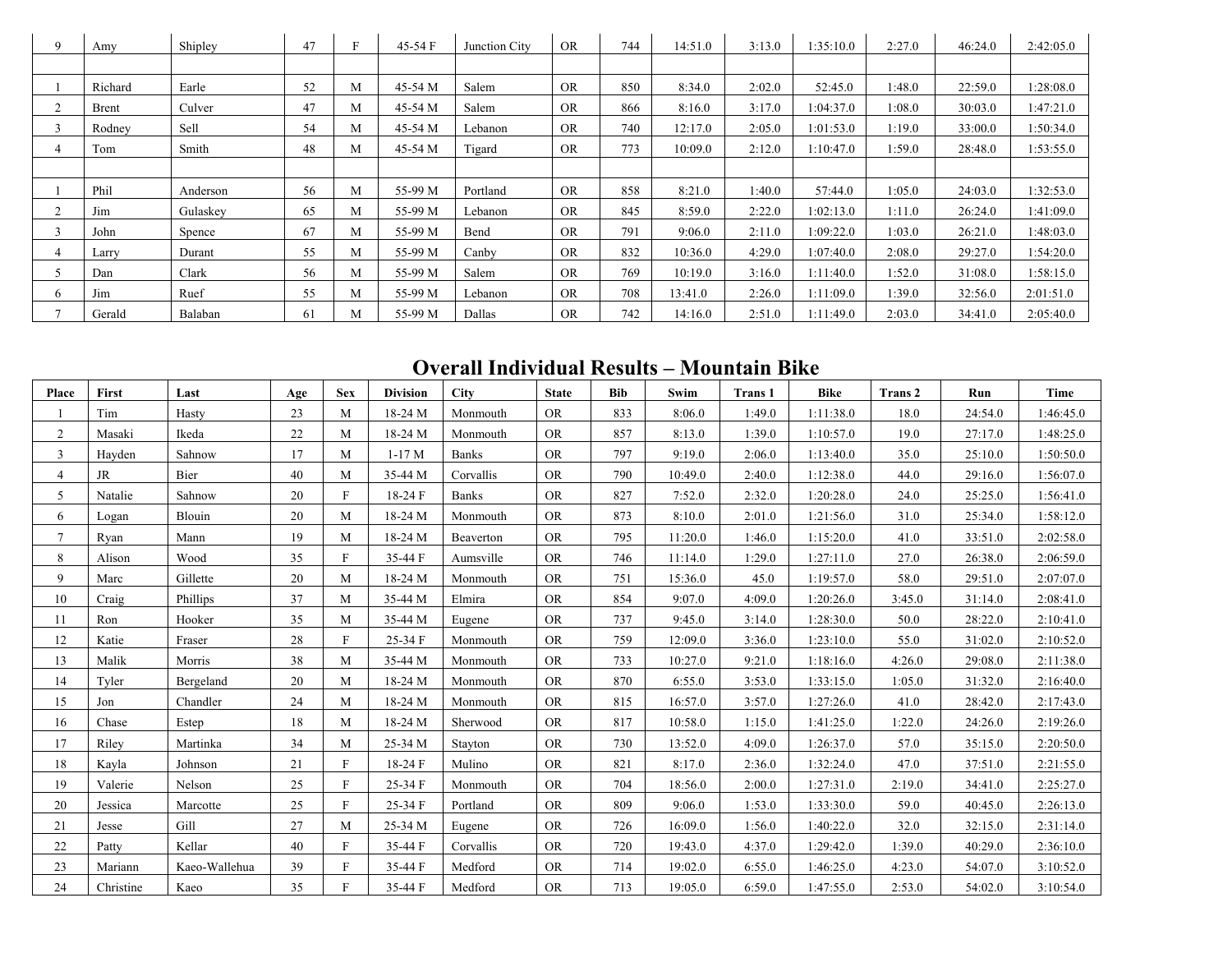### **Age Group Results – Mountain Bike**

| Place          | First     | Last          | Age    | <b>Sex</b>   | <b>Division</b> | <b>City</b>  | <b>State</b> | <b>Bib</b> | Swim    | Trans 1 | <b>Bike</b> | Trans 2 | Run     | <b>Time</b> |
|----------------|-----------|---------------|--------|--------------|-----------------|--------------|--------------|------------|---------|---------|-------------|---------|---------|-------------|
|                | Hayden    | Sahnow        | 17     | M            | $1-17M$         | <b>Banks</b> | <b>OR</b>    | 797        | 9:19.0  | 2:06.0  | 1:13:40.0   | 35.0    | 25:10.0 | 1:50:50.0   |
|                |           |               |        |              |                 |              |              |            |         |         |             |         |         |             |
| $\mathbf{1}$   | Natalie   | Sahnow        | 20     | $\mathbf{F}$ | 18-24 F         | <b>Banks</b> | <b>OR</b>    | 827        | 7:52.0  | 2:32.0  | 1:20:28.0   | 24.0    | 25:25.0 | 1:56:41.0   |
| $\overline{2}$ | Kayla     | Johnson       | $21\,$ | $\mathbf F$  | 18-24 F         | Mulino       | ${\rm OR}$   | 821        | 8:17.0  | 2:36.0  | 1:32:24.0   | 47.0    | 37:51.0 | 2:21:55.0   |
|                |           |               |        |              |                 |              |              |            |         |         |             |         |         |             |
| 1              | Tim       | Hasty         | 23     | M            | 18-24 M         | Monmouth     | <b>OR</b>    | 833        | 8:06.0  | 1:49.0  | 1:11:38.0   | 18.0    | 24:54.0 | 1:46:45.0   |
| $\overline{2}$ | Masaki    | Ikeda         | 22     | M            | 18-24 M         | Monmouth     | <b>OR</b>    | 857        | 8:13.0  | 1:39.0  | 1:10:57.0   | 19.0    | 27:17.0 | 1:48:25.0   |
| 3              | Logan     | Blouin        | 20     | M            | 18-24 M         | Monmouth     | ${\rm OR}$   | 873        | 8:10.0  | 2:01.0  | 1:21:56.0   | 31.0    | 25:34.0 | 1:58:12.0   |
| $\overline{4}$ | Ryan      | Mann          | 19     | M            | 18-24 M         | Beaverton    | <b>OR</b>    | 795        | 11:20.0 | 1:46.0  | 1:15:20.0   | 41.0    | 33:51.0 | 2:02:58.0   |
| 5              | Marc      | Gillette      | 20     | M            | 18-24 M         | Monmouth     | ${\rm OR}$   | 751        | 15:36.0 | 45.0    | 1:19:57.0   | 58.0    | 29:51.0 | 2:07:07.0   |
| 6              | Tyler     | Bergeland     | 20     | $\mathbf{M}$ | 18-24 M         | Monmouth     | <b>OR</b>    | 870        | 6:55.0  | 3:53.0  | 1:33:15.0   | 1:05.0  | 31:32.0 | 2:16:40.0   |
| $\tau$         | Jon       | Chandler      | 24     | M            | 18-24 M         | Monmouth     | <b>OR</b>    | 815        | 16:57.0 | 3:57.0  | 1:27:26.0   | 41.0    | 28:42.0 | 2:17:43.0   |
| 8              | Chase     | Estep         | 18     | M            | 18-24 M         | Sherwood     | <b>OR</b>    | 817        | 10:58.0 | 1:15.0  | 1:41:25.0   | 1:22.0  | 24:26.0 | 2:19:26.0   |
|                |           |               |        |              |                 |              |              |            |         |         |             |         |         |             |
| $\mathbf{1}$   | Katie     | Fraser        | 28     | $\rm F$      | 25-34 F         | Monmouth     | <b>OR</b>    | 759        | 12:09.0 | 3:36.0  | 1:23:10.0   | 55.0    | 31:02.0 | 2:10:52.0   |
| $\overline{2}$ | Valerie   | Nelson        | $25\,$ | $\mathbf{F}$ | 25-34 F         | Monmouth     | ${\rm OR}$   | 704        | 18:56.0 | 2:00.0  | 1:27:31.0   | 2:19.0  | 34:41.0 | 2:25:27.0   |
| $\overline{3}$ | Jessica   | Marcotte      | 25     | $\mathbf{F}$ | 25-34 F         | Portland     | <b>OR</b>    | 809        | 9:06.0  | 1:53.0  | 1:33:30.0   | 59.0    | 40:45.0 | 2:26:13.0   |
|                |           |               |        |              |                 |              |              |            |         |         |             |         |         |             |
|                | Riley     | Martinka      | 34     | M            | 25-34 M         | Stayton      | <b>OR</b>    | 730        | 13:52.0 | 4:09.0  | 1:26:37.0   | 57.0    | 35:15.0 | 2:20:50.0   |
| $\overline{2}$ | Jesse     | Gill          | 27     | $\mathbf{M}$ | 25-34 M         | Eugene       | <b>OR</b>    | 726        | 16:09.0 | 1:56.0  | 1:40:22.0   | 32.0    | 32:15.0 | 2:31:14.0   |
|                |           |               |        |              |                 |              |              |            |         |         |             |         |         |             |
| 1              | Alison    | Wood          | 35     | $\mathbf{F}$ | 35-44 F         | Aumsville    | <b>OR</b>    | 746        | 11:14.0 | 1:29.0  | 1:27:11.0   | 27.0    | 26:38.0 | 2:06:59.0   |
| $\overline{2}$ | Patty     | Kellar        | 40     | $\mathbf{F}$ | 35-44 F         | Corvallis    | <b>OR</b>    | 720        | 19:43.0 | 4:37.0  | 1:29:42.0   | 1:39.0  | 40:29.0 | 2:36:10.0   |
| $\overline{3}$ | Mariann   | Kaeo-Wallehua | 39     | $\mathbf{F}$ | 35-44 F         | Medford      | <b>OR</b>    | 714        | 19:02.0 | 6:55.0  | 1:46:25.0   | 4:23.0  | 54:07.0 | 3:10:52.0   |
| $\overline{4}$ | Christine | Kaeo          | 35     | F            | 35-44 F         | Medford      | <b>OR</b>    | 713        | 19:05.0 | 6:59.0  | 1:47:55.0   | 2:53.0  | 54:02.0 | 3:10:54.0   |
|                |           |               |        |              |                 |              |              |            |         |         |             |         |         |             |
| 1              | Jr        | Bier          | 40     | M            | 35-44 M         | Corvallis    | ${\rm OR}$   | 790        | 10:49.0 | 2:40.0  | 1:12:38.0   | 44.0    | 29:16.0 | 1:56:07.0   |
| $\overline{2}$ | Craig     | Phillips      | 37     | M            | 35-44 M         | Elmira       | <b>OR</b>    | 854        | 9:07.0  | 4:09.0  | 1:20:26.0   | 3:45.0  | 31:14.0 | 2:08:41.0   |
| 3              | Ron       | Hooker        | 35     | M            | 35-44 M         | Eugene       | ${\rm OR}$   | 737        | 9:45.0  | 3:14.0  | 1:28:30.0   | 50.0    | 28:22.0 | 2:10:41.0   |
| $\overline{4}$ | Malik     | Morris        | 38     | M            | 35-44 M         | Monmouth     | <b>OR</b>    | 733        | 10:27.0 | 9:21.0  | 1:18:16.0   | 4:26.0  | 29:08.0 | 2:11:38.0   |

#### **Team Results – Road Bike**

| Place | <b>Team Name</b> | <b>Division</b> | <b>Bike</b> | <b>Bib</b> | DivPl | Swim   | <b>Trans 1</b> | <b>Bike</b> | <b>Trans 2</b> | Run     | Time      |
|-------|------------------|-----------------|-------------|------------|-------|--------|----------------|-------------|----------------|---------|-----------|
|       | King Cobra       | Male            | Road        | 874        |       | 8:08.0 | 15.0           | 51:10.0     | 7.0            | 17:49.0 | 1:17:29.0 |
|       | Eisele           | Coed            | Road        | 745        |       | 9:47.0 | 17.0           | 53:43.0     | 7.0            | 23:15.0 | 1:27:09.0 |
|       | <b>SRC</b>       | Male            | Road        | 836        |       | 8:57.0 | 18.0           | 59:56.0     | 6.0            | 18:53.0 | 1:28:10.0 |
| 4     | Disco            | Male            | Road        | 869        |       | 7:54.0 | 15.0           | 1:01:44.0   | 7.0            | 19:40.0 | 1:29:40.0 |
|       | Team A           | Coed            | Road        | 842        | ∠     | 5:20.0 | 2:16.0         | 1:02:39.0   | 11.0           | 22:20.0 | 1:32:46.0 |
| O     | The Shwood       | Female          | Road        | 865        |       | 7:02.0 | 56.0           | 1:02:02.0   | 14.0           | 28:33.0 | 1:38:47.0 |